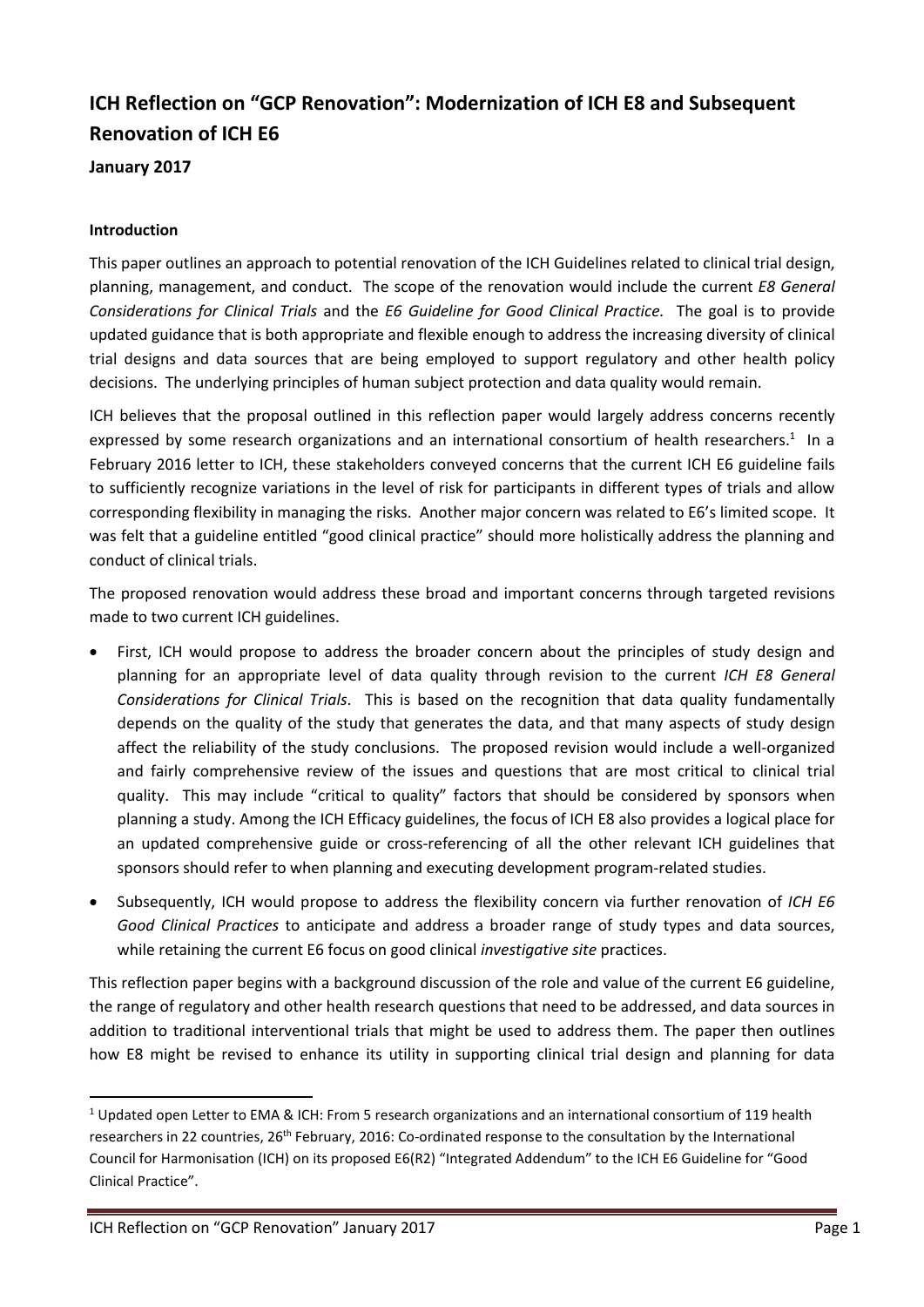quality. This is followed by a discussion of the proposed structure for a future "renovated" E6 guideline that might better address the range of possible studies and data sources of interest, applying a risk-based approach to site monitoring. The final section of this paper discusses a proposed plan for how this renovation work could be sequenced and undertaken.

# **1. Background**

The goals and scope of the current E6 include: a) assurance of human subject protection; b) assurance of data quality; c) limited to clinical research performed with regulatory intent; and d) to provide a standard guide so that clinical researchers (drug developers and clinical research staff) know what they need to do both to comply with the regulations and document compliance. E6 is primarily a procedural document that stipulates processes that should be followed both in study conduct and in documentation. E6 has provided critical guidance for both international regulators and clinical researchers who conduct trials to explore the safety and effectiveness of investigational new drugs. Investigational new drugs pose the greatest potential risks to study participants because of the limited safety and effectiveness information available at the time of the study. There is significant cost associated with obtaining the clinical trial data necessary to establish safety and effectiveness for regulatory review. Therefore, the sponsor of this research desires assurance that the planned trial conduct will be acceptable to the regulators. The regulator needs to be able to confirm the veracity of the data because regulatory actions rely upon conclusions drawn from the study results.

E6 was developed in the mid-1990s as the international guideline to be followed when generating clinical data intended to be submitted to regulatory authorities. Moreover, E6 aimed to provide enough specificity so as to minimize potential ambiguity and resulting inconsistency in the interpretation of the guideline across different global regions where approaches to health care delivery and regulatory practice might be expected to vary. The specificity was thus intended to minimize the potential for E6 interpretation to be yet another source of variability across investigational sites in multiregional clinical trials. Over the past twenty years, E6 has played an essential role in enabling the continued growth and success of multiregional clinical trials of investigational new drugs, including critical guidance related to training, responsibilities, and expectations of investigators, sponsors and IRBs. It has thereby supported the earlier submission of new drug applications (with data collected in conformance with the harmonized guidelines adopted by regulators in multiple regions), enabling earlier access to new medicines for patients who need them. E6 is applicable to all clinical trials performed with regulatory intent during the entire life-cycle of product development. In addition to the clinical trials supporting a new drug or biologic marketing application, it includes clinical trials performed to support a new indication of an already approved drug and clinical trials performed to fulfill post-marketing commitments or requirements.

In 2014, ICH endorsed the development of E6(R2) to supplement E6 with "additional recommendations to facilitate innovative approaches to GCP to better ensure data quality and human subject protection in an environment of highly complex multinational trials".<sup>2</sup> E6(R2) is intended "to encourage implementation of improved and more efficient approaches to clinical trial design, conduct, oversight, recording and reporting while continuing to ensure human subject protection and reliability of trial results. Standards regarding

 $\overline{2}$ <sup>2</sup>http://www.ich.org/fileadmin/Public\_Web\_Site/ICH\_Products/Guidelines/Efficacy/E6/E6\_R2\_Concept\_Paper\_July\_2 014.pdf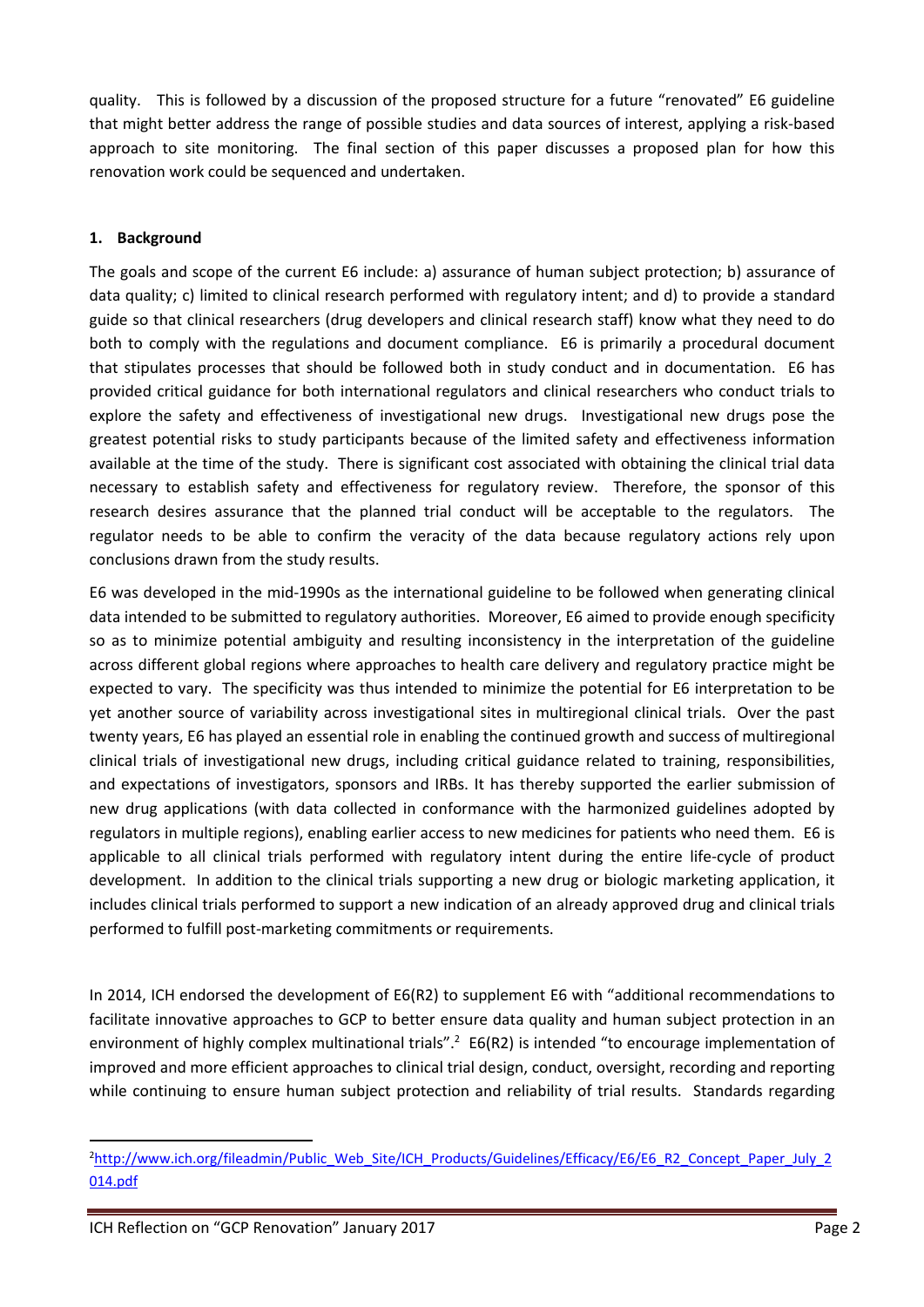electronic records and essential documents intended to increase clinical trial quality and efficiency have also been updated".<sup>3</sup> E6(R2) reached step 4 in November 2016.

#### **Emerging Data Sources for Drug Regulatory Decisions**

In the two decades since E6 was first drafted, the ways in which clinical trials are conducted and the corresponding aspects of good clinical practice have evolved. For example, clinical trials initially were often conducted in only a few clinical sites, often of a single type (e.g., academic medical practices) in a highly controlled setting. Over time, that has evolved to include multiple sites, often including sites from multiple countries. Accordingly, regulatory agencies have embraced a more flexible risk-based approach to the monitoring of clinical trials. This is based in part on the recognition of challenges of the increasing number and complexity of clinical trials and opportunities to use electronic systems with improved statistical assessments for centralized monitoring of clinical sites. A risk-based approach can enable the sponsor to focus oversight activities on preventing or mitigating important and likely risks to data quality and to processes critical to human subject protection and trial integrity.<sup>4</sup> The most recent E6(R2) has made important steps in this direction.

Recently, there has been a further shift to leverage the large amounts of available data from the "real world" (e.g., electronic health records, hospital discharge summaries, claims data, patient/disease registries, etc.), collected and stored for other purposes, that could inform regulatory decision-making. A patient registry has been defined as an organized system that uses observational study methods to collect uniform data (clinical and other) to evaluate specified outcomes for a population defined by a particular disease, condition, or exposure, and that serves a predetermined scientific, clinical, or policy purpose(s).<sup>5</sup> Other possible sources of real world data include electronic medical records (EMRs) sometimes referred to as electronic health records (EHRs) generated by ongoing patient care, as well as health care administrative data sources. However, it should be noted that there are no universally accepted standards currently in use for formatting data from these different real-world sources, and this is probably the single biggest impediment to large-scale use of existing health care records in clinical trials. The adoption of standardized electronic formats for health care administrative data, and patient EMRs will greatly improve the ability of researchers to use these data to address health care and policy questions.

There have also been efforts to better integrate clinical studies into regular health care delivery by interfacing the electronic case report form with EMRs to minimize duplicative collection of patient/study participant data. This could facilitate performance of pragmatic clinical trials conducted under everyday clinical conditions and designed to test two or more treatments using more flexible study protocols and local customization, with less strict eligibility criteria, with less collection of data beyond the norm in routine clinical practice.<sup>6</sup>

 $\frac{1}{3}$  $\overline{3}$ 

http://www.ich.org/fileadmin/Public\_Web\_Site/ICH\_Products/Guidelines/Efficacy/E6/E6\_R2\_\_Addendum\_Step2.pdf

<sup>4</sup> http://www.fda.gov/downloads/Drugs/.../Guidances/UCM269919.pdf

<sup>5</sup> http://www.pcori.org/assets/11-Gliklich-Slides-Registries.pdf

 $6$  See for example: Use of Electronic Health Record Data in Clinical Investigations Guidance for Industry – May 2016 http://www.fda.gov/downloads/drugs/guidancecomplianceregulatoryinformation/guidances/ucm501068.pdf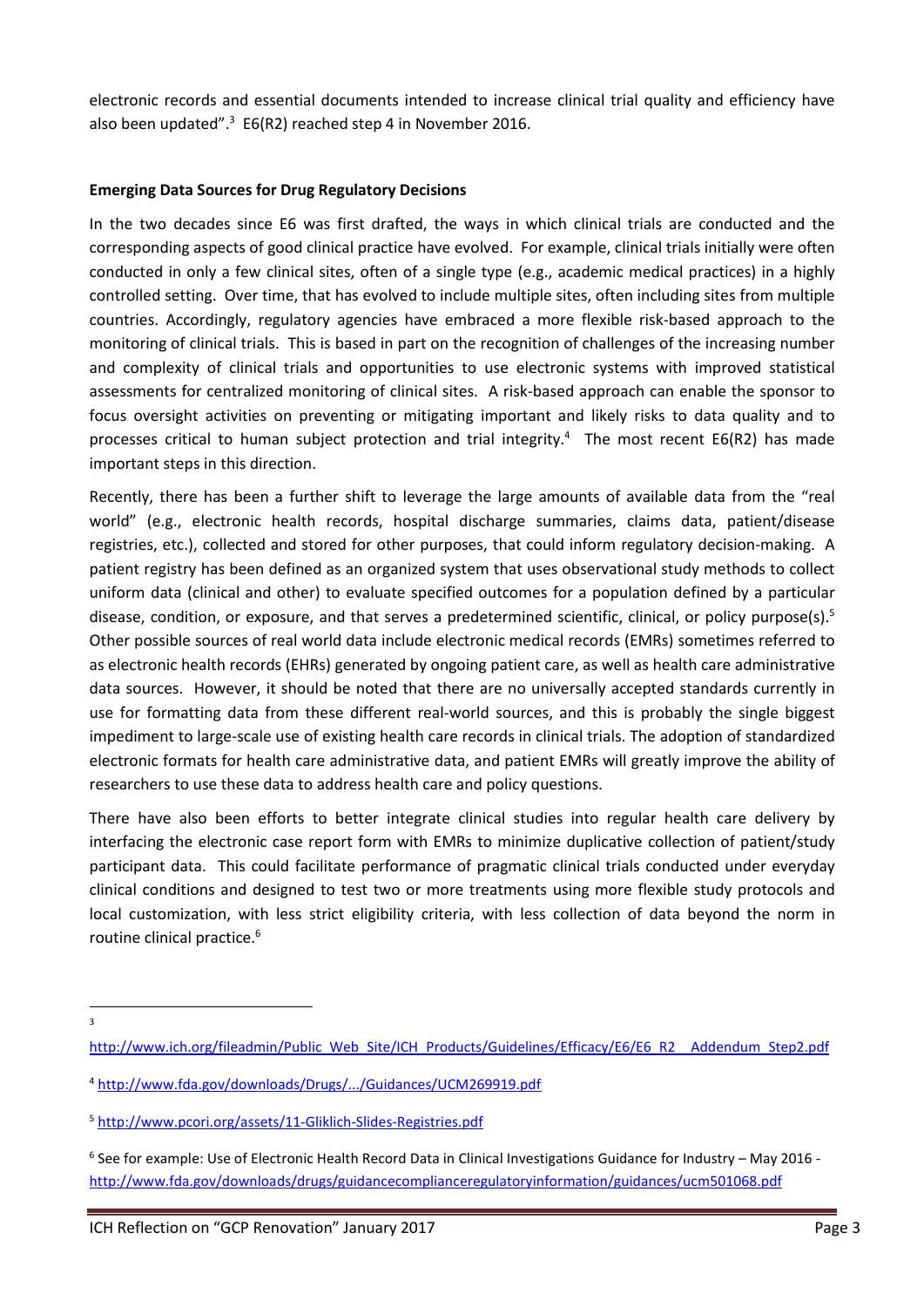#### **Other Research Questions for Health Authorities**

At the same time that E6 enabled global gains in patients' access to drugs, other technology, policy, and market drivers have been working to expand the set of research questions that health authorities need to address. In addition to the conduct of clinical trials to generate information needed to inform regulatory decision-making for marketing, other potential applications of E6 may include clinical research to assess the value and cost of drugs, comparative effectiveness research (CER), development of clinical practice guidelines, and academic research. Although the principles of human subject protection and data integrity apply in all circumstances, some flexibility in the application of these principles may be appropriate for different trial designs and contexts. For instance, observational studies of two approved therapies used to generate CER may not require the same level of documentation of informed consent, or it may be waived, as compared to a randomized controlled trial (RCT) of an investigational agent. Likewise, the level of resources and costs associated with the processes to document data integrity for an RCT being performed to support drug approval may not be justified for an academic research trial.

The aim of CER is to improve decisions by other players in the health care system and affect medical care at the levels of both policy and the individual. The key elements of CER are (a) head-to-head comparisons of active treatments, (b) study conditions and populations typical of routine clinical practice, and (c) a focus on evidence to inform care tailored to the characteristics of individual patients. Observational studies and randomized trials are often employed in the conduct of CER<sup>7</sup>.

Questions concerning the value and cost associated with medical technology are being addressed by health technology assessment (HTA), as well as individual health care payers such as private insurance. HTA refers to the systematic evaluation of properties, effects, and/or impacts of health technology. It is a multidisciplinary process to evaluate the social, economic, organizational and ethical issues of a health intervention or health technology. The main purpose of conducting an assessment is to inform a policy decision making.<sup>8</sup>

The number of other health research questions has grown along with the urgency of need to address them. This is fueled by the rising complexity and cost of health care driven by scientific and medical technology innovation, expansion of health care benefits, and patient needs given significant increases in the number of patients with serious chronic disease, including the elderly with multiple chronic conditions.

## **The Issue to Address in Future E6 Renovation**

As noted previously, the original objective of E6 was "to provide a unified standard for the European Union (EU), Japan and the United States to facilitate the mutual acceptance of clinical data by the regulatory authorities in these jurisdictions [and]…should be followed when generating clinical trial data that are intended to be submitted to regulatory authorities". E6 thus considers clinical trial designs that are typical of such regulatory submissions, namely the RCT in a controlled trial setting where data are collected or acquired prospectively through patient-clinician interactions (e.g., observed, self-reported, measured, or tested), and stipulates procedures for such studies. However, it is recognized that the emerging clinical trial environment may increasingly serve as an important adjunct to traditional interventional trials to support regulatory decisions, and would ideally be addressed more explicitly in ICH guidelines.

8 http://www.who.int/medical\_devices/assessment/en/

 <sup>7</sup> Sox HC, Goodman, SN, The methods of comparative effectiveness research*, Ann Rev Public Health.* 2012 Apr; 33:425-45, doi: 10.1146/annurev-publhealth-031811-124610. Epub 2012 Jan 3.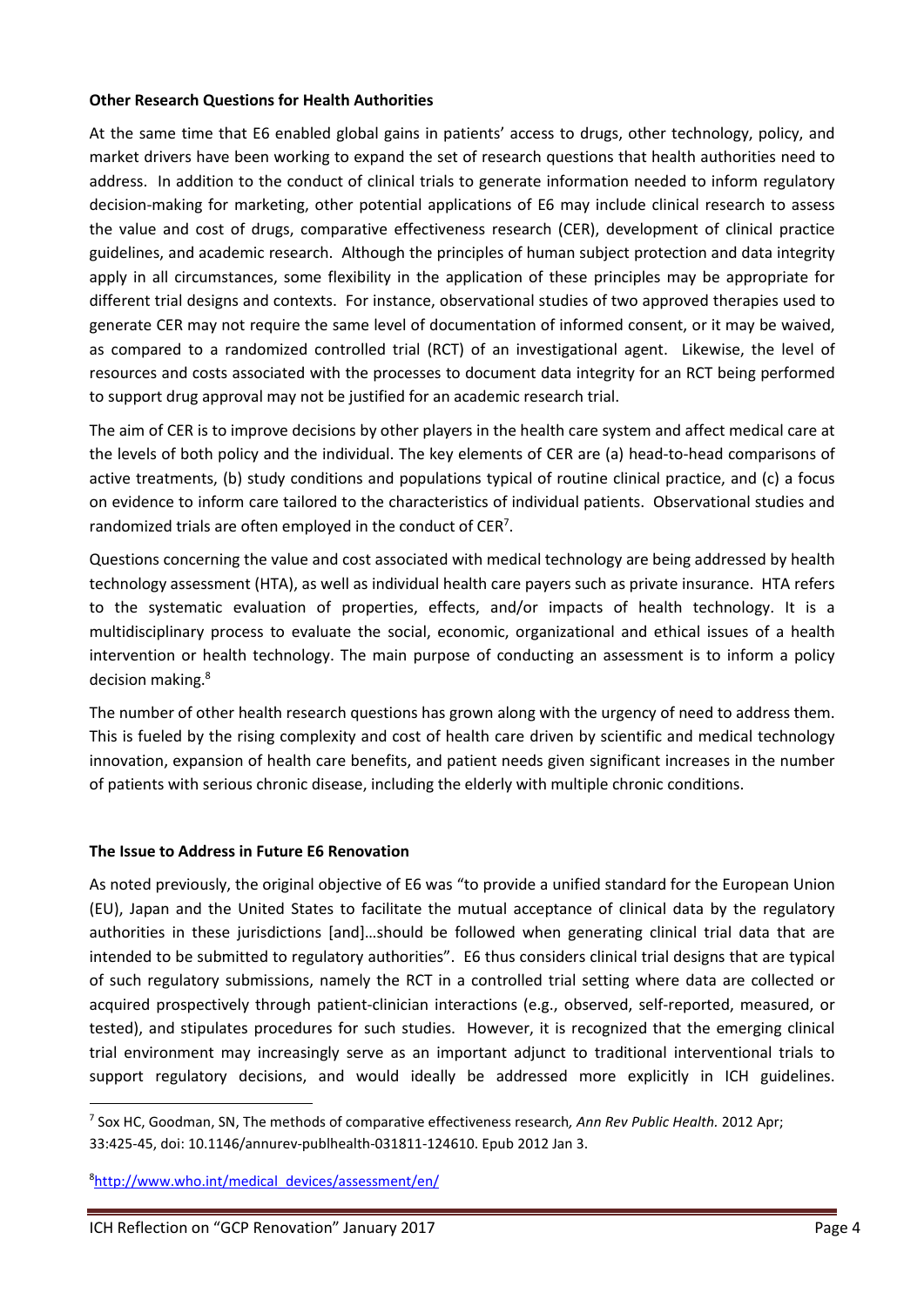Furthermore, although E6 was not designed with alternative study types or data sources in mind, absent a GCP guideline tailored to the varying human subject risk and data quality considerations posed by these other types of studies and data sources, some researchers, referring to some of the provisions of the current E6, have recently shared concerns about the lack of a good fit.

# **2. Proposed Structure for a Modernized ICH E8 Guideline and a Future Renovated ICH E6 Guideline**

*E8 General Considerations for Clinical Trials* was finished in 1997 and has not been updated subsequently. E8 is a high level guidance that serves as a general roadmap to other ICH Guidelines concerning clinical trials. For example, it contains a Table classifying clinical studies according to objective, and also an Annex cross-referencing other relevant ICH guidelines. The Table includes examples of large simple trials, comparative effectiveness studies, and pharmacoeconomic studies, but the rest of the guidance is focused on studies intended to support regulatory submissions and does not further address differences in design and conduct that might be encountered in these different types of studies. Section 3.2 of the E8 Guideline, "Considerations for Individual Clinical Trials", has very high level descriptions of trial objectives and design, and does not address design or planning considerations for data quality (i.e., the quality of the study that generates, and determines the quality of, the data). In fact, the 1997 concepts of data quality were more procedural in nature and did not encompass the current goal of "quality by design", that is, explicitly stating the data quality parameters that need to be achieved in the trial, and planning the trial conduct, based on an assessment of risk, in order to achieve these parameters.

ICH is proposing that E8 would be revised and modernized to address these critically important aspects of study quality. This would include the need to identify 1) aspects of a trial that are critical to generating reliable data (e.g., relevant critical-to-quality (CTQ) factors) and 2) the strategies and actions that could effectively and efficiently support quality in these critical areas. The document could identify a basic set of CTQ factors generally relevant to the integrity and reliability of study conclusions and patient safety that sponsors should consider, to determine which factors stand out as critical and need to be explicitly addressed in a risk-based management and monitoring plan. Recent literature can provide resources to support development of this revised text, as well as the work by collaborative groups such as the Clinical Trials Transformation Initiative (CTTI)<sup>9</sup>. This type of prospective planning feeds directly into ICH E6, where the procedures implemented and followed should flow from the prospective identification of the desired data quality parameters for various types of data. ICH is proposing a modernization of ICH E8 in order to incorporate the most current concepts achieving fit-for-purpose data quality as one of the essential considerations for all clinical trials.

ICH is proposing a subsequent renovation of the current ICH E6 guideline that would preserve a key role for the current focus on traditional interventional trials conducted in a clinical trial setting while also addressing the other types of data sources or decision contexts. Thus the revised guideline would remain consistent with the assertion in the introduction of the current E6 guideline that "The principles established in this guideline may also be applied to other clinical investigations that may have an impact on the safety and well-being of human subjects." Following the approach taken in the development of the ICH E6 R2 addendum, the proposed revision to the overarching E6 guideline and the proposed annexes would

 <sup>9</sup> E.g., the *CTTI Quality by Design Project Critical To Quality Factors Principles* document https://www.ctti-clinicaltrials.org/files/principles\_document\_finaldraft\_19may15\_1.pdf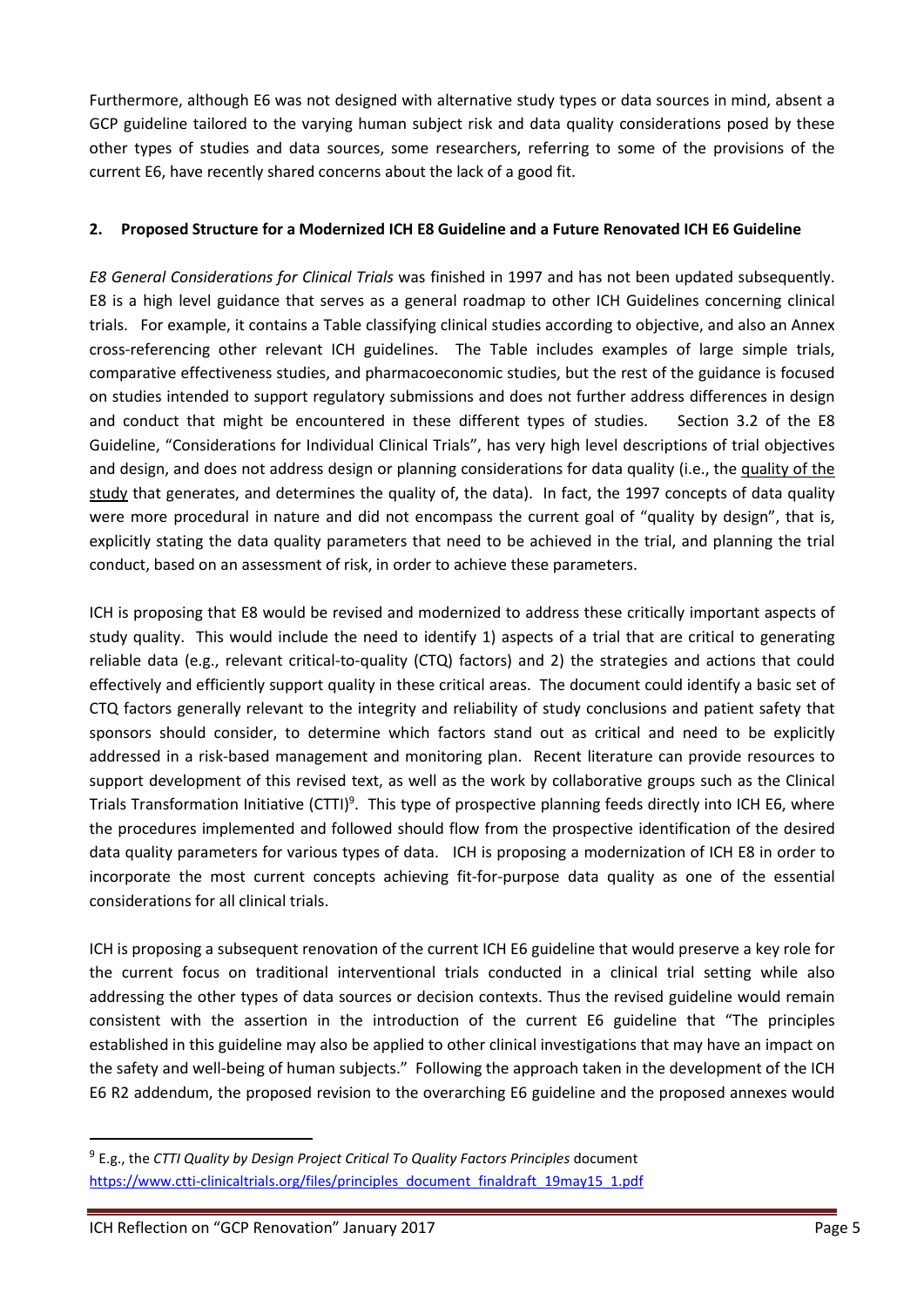similarly maintain a focus on essential guidance rather than general, long discussion of topics. Proposed revisions of E6 include the following:

- 1. The renovated E6 guideline would retain the focus of the current E6 on good clinical site practices and other key considerations in the current document.<sup>10</sup> However, recognizing that the most important tool for ensuring human subject protection and high-quality data<sup>11</sup> is a well-designed and well-articulated protocol, the renovated E6 would also refer to the *proposed-to-be-revised* E8 guideline for a more comprehensive discussion of study quality considerations and relevant discussion and guidance in other ICH E guidelines.
- 2. It is also being considered that the main body of the renovated E6 guideline would be revised to focus on overarching principles including key elements of human subject protection and data quality, using a risk-based approach to study oversight and monitoring. A number of available reference documents could be used to inform the development of these basic principles and list of candidate CTQ factors including, for example, *FDA Guidance to industry: Oversight of Clinical Investigations—A Risk-Based Approach to Monitoring12*, the *EMA Reflection paper on risk based quality management in clinical trials*13, and MHLW administrative notice on Basic Principles of Riskbased Monitoring<sup>14</sup>. The overarching principles document would further recognize that trial design and study objectives will strongly influence the criticality of different factors.

A set of annexes would be developed to be attached to the new E6 guideline. Each annex would address in more detail a particular type of study and/or data source to which E6 could be applied, and provide a more detailed workup of the CTQ factors that should be considered. This approach would allow flexibility to ensure that the principles remained the same regardless of the study's objectives or setting, but the application of those principles would be specific to the type of study and data source. While the scope of these proposed annexes would be further clarified following the renovation work on ICH E8, it is currently envisioned that the initial study types proposed for future development include:

1. Proposed Annex 1: Traditional Interventional Trials of investigational unapproved or approved drugs This would encompass trials of unapproved drugs or of approved drugs for a new indication or use in a controlled setting with prospective collection of trial data. The current E6 document is focused on traditional interventional trials conducted for regulatory purposes in a clinical trial

 $10$  ICH E6 also includes e.g. a detailed chapter which describe standards for Ethics Committees/ Institutional Review Boards, a chapter describing in detail standards for sponsors when designing, conducting, evaluating and reporting clinical trials, and chapter describing the structure and content of Investigator Brochures and Clinical Trial Protocol. These need revision but should be maintained. Reference to the activities of regulatory authorities for clinical trials should also be included as in many cases these complement the role of the ethics committee, for instance in areas of safety reporting and oversight.

<sup>&</sup>lt;sup>11</sup> Including electronic health records (EHRs)

<sup>12</sup> http://www.fda.gov/downloads/Drugs/.../Guidances/UCM269919.pdf

<sup>&</sup>lt;sup>13</sup> http://www.ema.europa.eu/docs/en\_GB/document\_library/Scientific\_guideline/2013/11/WC500155491.pdf

<sup>14</sup> http://www.pmda.go.jp/files/000215858.pdf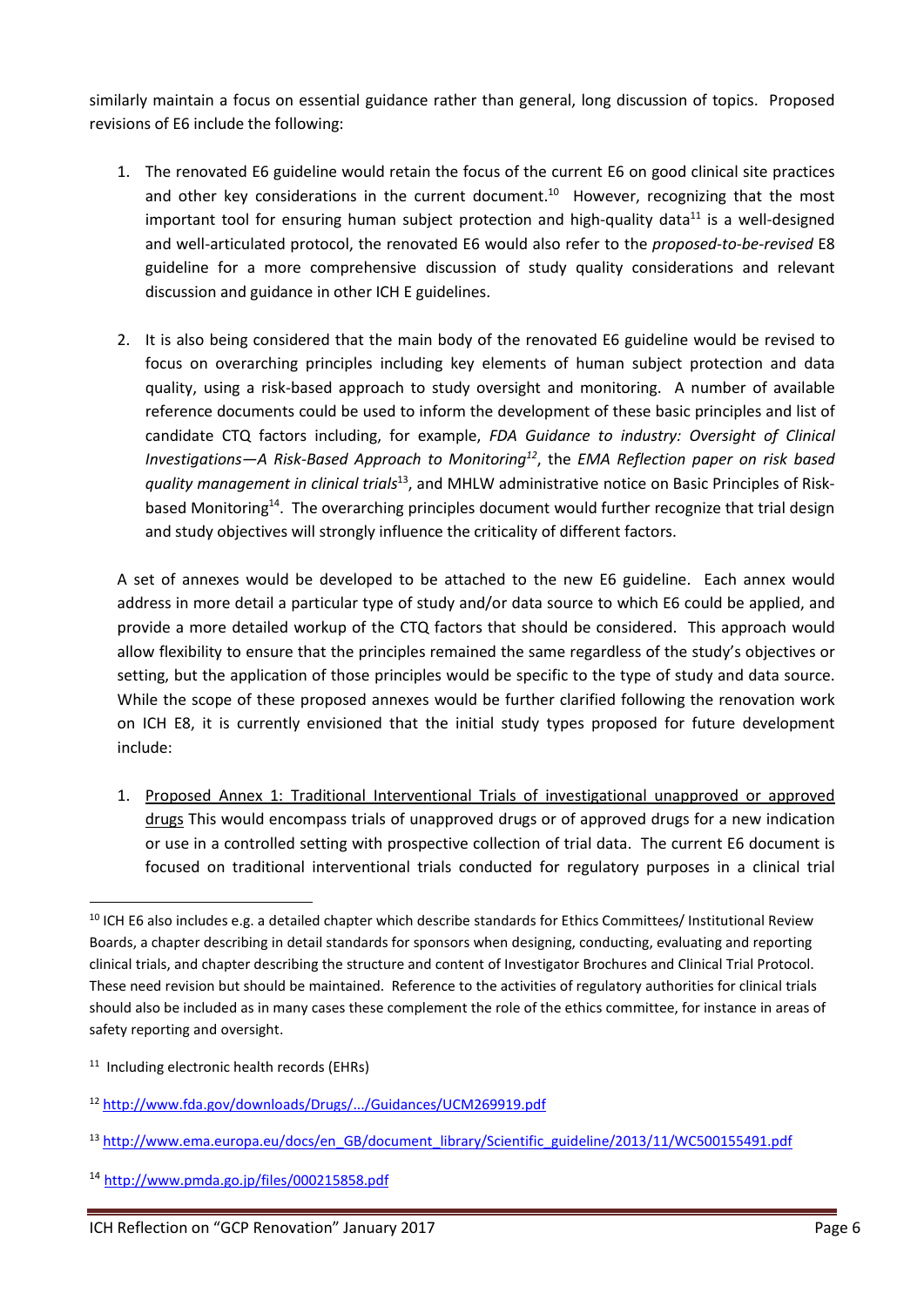setting, with data collected primarily through traditional case report forms and trial monitoring requirements consistent with the regulatory requirements for studies of investigational products. This document would become the first annex to the new overarching principles document, with revisions, as needed to reflect current risk-based approaches and practices and remove any inconsistencies. It is anticipated that this annex would include the updates and risk-based approaches addressed in the current E6(R2).

- 2. Proposed Annex 2: Non-Traditional Interventional Trials and/or data sources. Trial designs such as pragmatic clinical trials would be included in this annex, as would real world data sources to supplement or possibly replace new data collection within the trial itself. The study objectives could include evidence generation for regulatory review of approved products as well as for broader research questions, as appropriate. Principles for protocol compliance and trial monitoring would reflect the fact that approved, marketed products with better-documented and better-known safety profiles are being studied.
- 3. Proposed Annex 3: Non-Traditional Trial Designs. This annex would include designs other than RCTs and may include observational studies, patient registries, and other non-traditional trial designs that rely heavily on alternative data sources (e.g., EHRs, claims data, etc.). The studies may be designed to generate findings for important research objectives regarding health care practice and policy but could also be used to address regulatory questions (e.g., concerning product safety post-marketing). Principles for protocol compliance and trial monitoring laid out in this annex would be consistent with the data source and also, as in proposed annex 2, reflect the fact that marketed products with better-known safety profiles are being studied.

ICH anticipates that ICH EWGs would lead and undertake first the development of the revised E8, next the new E6 overarching principles document, and later undertake the development of the proposed annexes. In view of the inter-relationship of issues and considerations that will be addressed in E8 and E6, with ICH *E9 Statistical Principles for Clinical Trials*, including concepts of randomization, power and data/safety monitoring committees, plans would be made for cross-consultation and coordination of any parallel ongoing work of WG experts for these guidelines. Recognizing the broader application of the types of studies included in the third proposed annex ICH would also anticipate engaging others with expertise in the conduct of such studies, which may include government health researchers as well as academic researchers, perhaps working in collaboration in development of the proposed guideline annex for these types of studies.

# **3. Proposed Plan for "Renovation" Work**

ICH proposes that the renovation work would be organized into a series of guideline efforts conducted by EWGs.

A. ICH proposes that the first effort would focus on modernization of E8 per the approach described above. This revision would include the addition of quality by design as a key consideration in the planning and design of clinical trials. The revision could also include an updating of the current E8 cross-referencing of the other ICH guidelines that should be referred to when planning clinical studies. The cross-referencing could be provided, for example, in a table or chart that lists the CTQ factors identified in the revised E8 guideline and shows where the CTQ factors included in this list may be addressed in other ICH E guidelines. Such an updated reference chart, with an appropriate level of explanation could be quite helpful to prospective users of the ICH guidelines. For the E8 renovation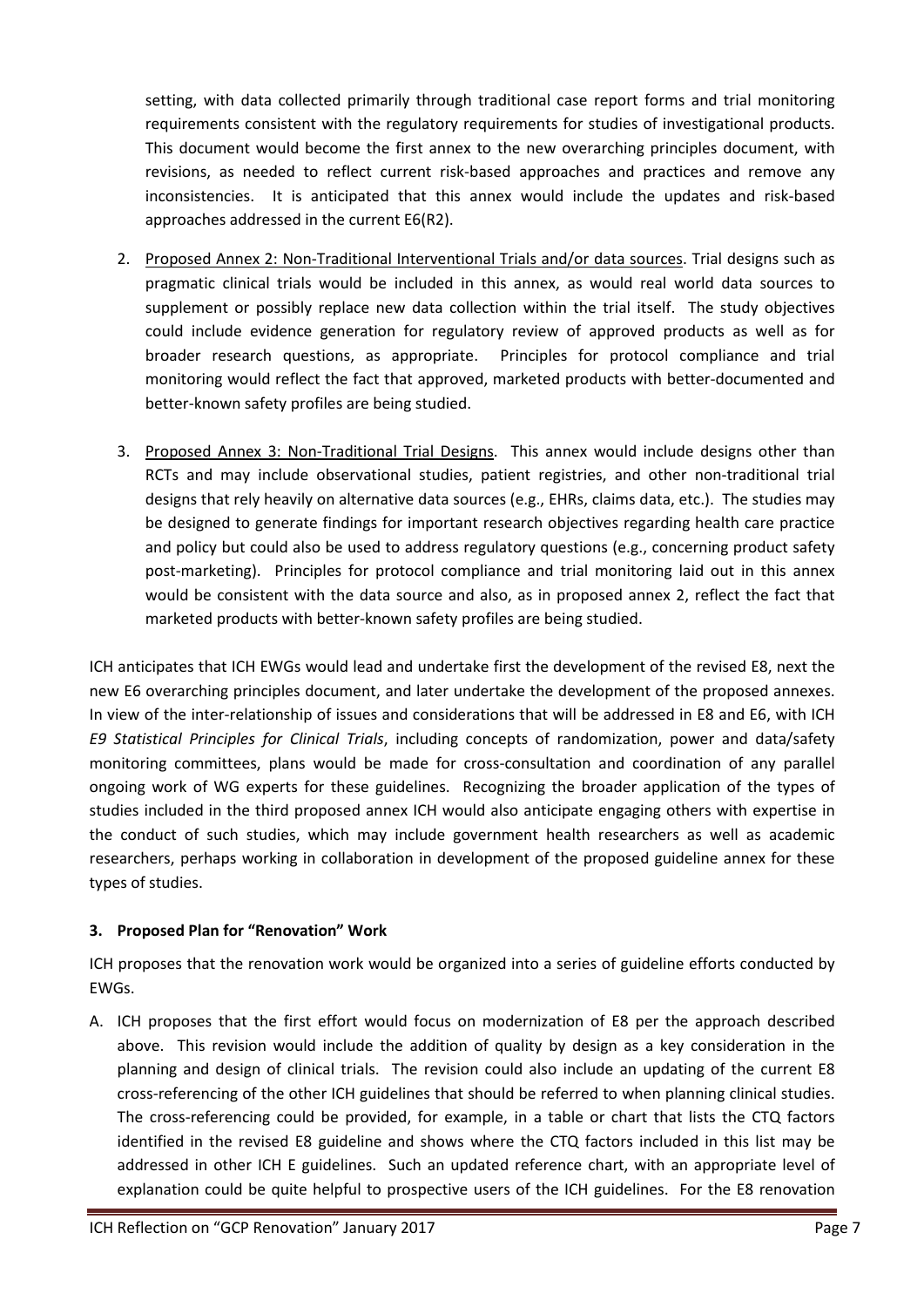work, the EWGs could be comprised of experts from a mix of relevant disciplines including clinical, statistical, data science, patient-reported outcome/clinical outcome assessment experts, and potentially others. This work might proceed as follows:

- I. **Guideline effort 1**: Develop a revised ICH E8 guideline potentially starting in the late 2017 or in 2018.
- B. For the E6 renovation work, the EWGs would be comprised of experts in clinical trial conduct and GCP compliance, and for the development of a particular annex, experts in the study types identified for that annex. The work might proceed as follows:
	- I. **Guideline effort 2**: Develop new ICH E6 Overarching Principles guideline. This work might start after the proposed Guideline effort 1 work on ICH E8 reaches at least Step 2b. An appropriate subset of the elements for study quality and CTQ factors identified in the revised E8, that would be relevant to E6, could then be carried over and referenced in the overarching principles of a revised E6.
	- II. **Guideline effort 3**: Develop E6 Annex 1 focused on *traditional interventional* trials of investigational unapproved or approved drugs (i.e., trials of unapproved drugs or of approved drugs for a new indication or use) in a controlled setting with prospective collection of trial data. This work would start after the proposed Guideline effort 2 work on the ICH E6 Overarching Principles has reached at least Step 2b.
	- III. **Guideline effort 4**: Develop ICH E6 Annex 2 focused on *non-traditional interventional* trials and/or data sources. This work would be expected to start after the proposed Guideline effort 3 had reached at least Step 2b.
	- IV. **Guideline effort 5**: Develop ICH E6 Annex 3 focused on *non-traditional* trial designs. This work would be expected to start after the proposed Guideline effort 4 had reached at least Step 2b. It is also being proposed that ICH incorporate a process of engagement taking the approach outlined below.

# **ICH Step Process Enhancement for the GCP Renovation**

In recognition of the considerable stake and significant GCP expertise of parties outside ICH in the academic research community, ICH also proposes specific enhancements to the public consultation process for the revision of ICH E8 and E6.

As a first component of expanded consultation, ICH is seeking stakeholder comment on the overall GCP Renovation proposal herein. To begin obtaining stakeholder input, ICH is therefore posting this proposal on its website, in conjunction with issuance of a press release to provide public notice of our interest in hearing the views of public stakeholders. A 60-day comment period is being provided to enable time for the stakeholder review and response, while still allowing time following the close of the comment period for ICH analysis of the input received, to determine if major revisions should be considered to the current proposal based on the public input. The aim is to proceed with initiating needed renovation work as soon as practical, for example, within the next year.